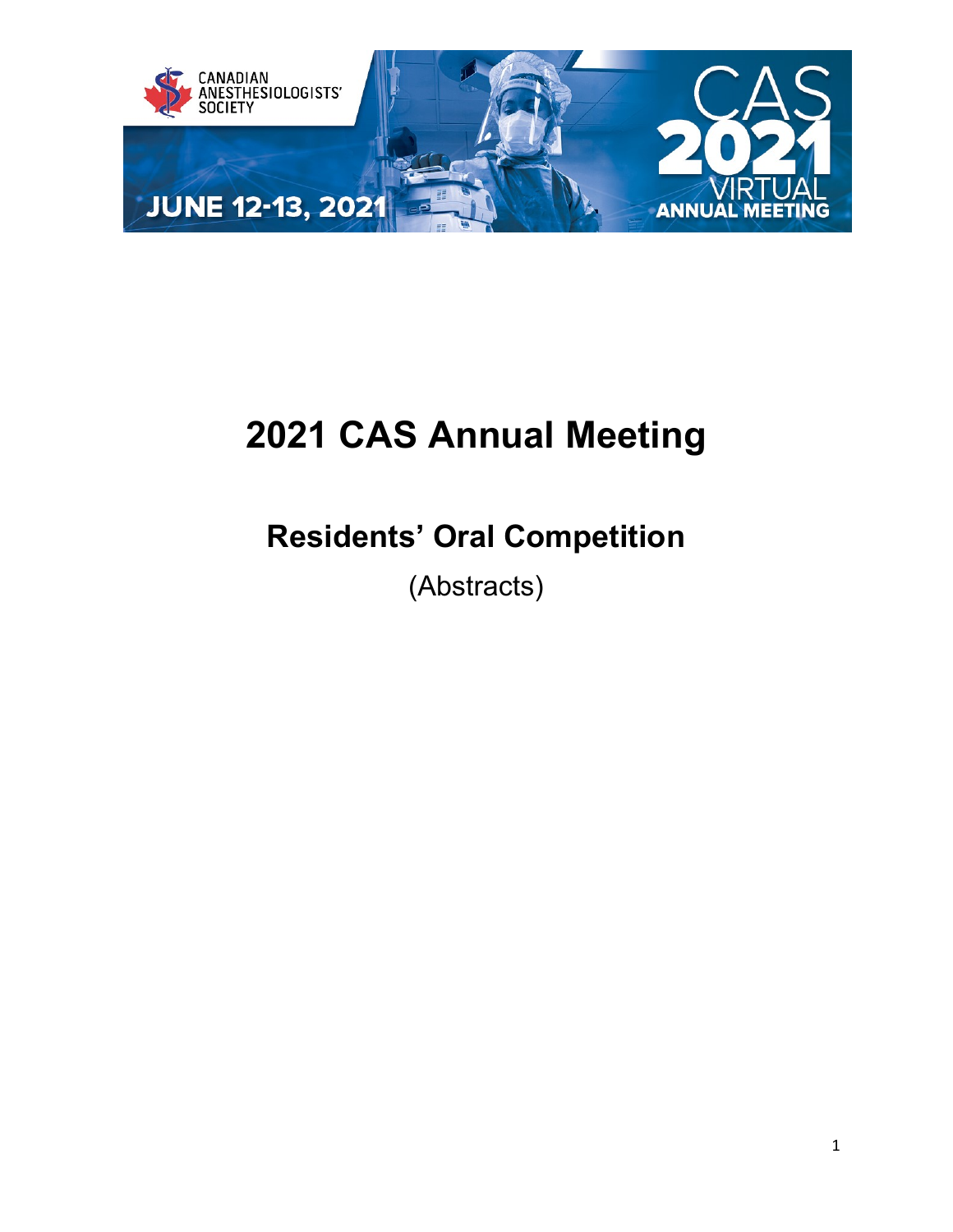### **Contents**

| Emergency Airway Management in a Tertiary Trauma Centre: A 1-year Prospective                                                                            |   |
|----------------------------------------------------------------------------------------------------------------------------------------------------------|---|
| Front of Neck Access (FONA): A Survey of Teaching Curriculums Among Canadian                                                                             | 5 |
| Introduction of the Serratus Anterior Plane Catheter with Programmed Intermittent<br>Bolus for Minimally Invasive Cardiac Surgery: A Retrospective Study |   |
| PreWarming to Prevent Perioperative Hypothermia in Short Duration Outpatient                                                                             |   |
| The Impact of Shared Familial Chronic Pain Experiences on Healthcare Utilization  11                                                                     |   |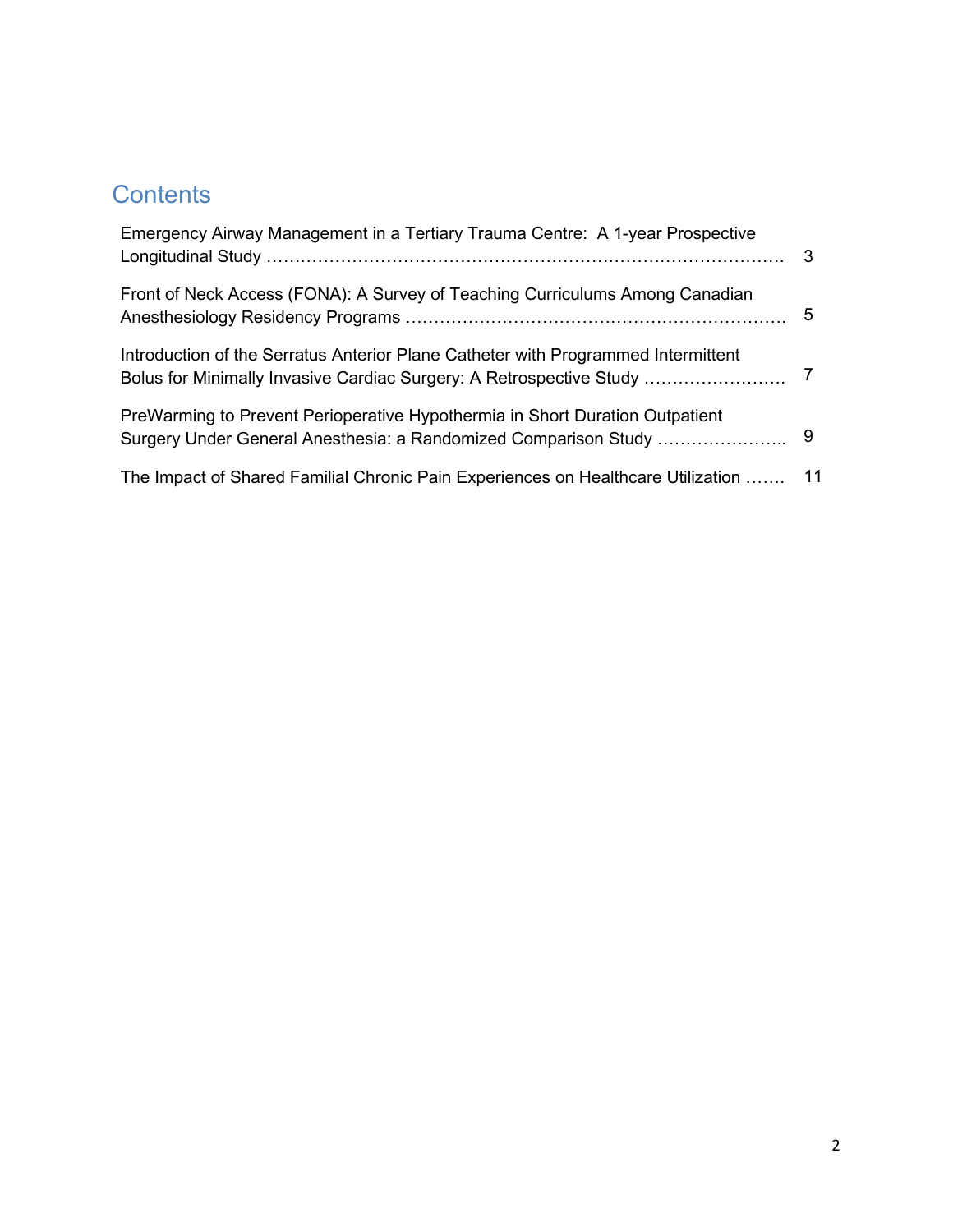#### <span id="page-2-0"></span>**Emergency Airway Management in a Tertiary Trauma Centre: A 1-year Prospective Longitudinal Study**

Hall Thomas<sup>1</sup>, Leeies Murdoch <sup>2,3</sup>, Hrymak Carmen <sup>2,3</sup>, Funk Duane <sup>1,3</sup>, Siddiqui Faisal <sup>1,3</sup>, Dufault Brenden <sup>1</sup>, Kowalski Stephen <sup>1,3</sup>

1 Department of Anesthesiology, Perioperative and Pain Medicine, University of Manitoba, Max Rady College of Medicine, Winnipeg, Manitoba, Canada.

2 Department of Emergency Medicine, University of Manitoba, Max Rady College of Medicine, Winnipeg, Manitoba, Canada.

3 Department of Internal Medicine, Section of Critical Care, University of Manitoba, Max Rady College of Medicine, Winnipeg, Manitoba, Canada.

**Introduction:** Emergency airway management can be associated with difficulties that can result in complications ranging from transient adverse events to long term neurological injury, need for surgical airway and death. (1) A series of Canadian multi-centre studies showed that adverse events are common in emergency airway management and that that they are associated with poor patient outcomes. (2,3) Multiple attempts at laryngoscopy are associated with increased complications. (1,2,3) At the study site, a tertiary care trauma centre, there is a paucity of data regarding emergency airway management. The objectives of this study are:

- 1. To enumerate the number of emergent intubations that occur annually
- 2. To quantify the incidence of first pass success
- 3. To quantify the incidence of adverse events associated with emergency airway management
- 4. To identify predictors of successful first pass intubation
- 5. To identify predictors of adverse events

**Methods:** Ethics approval was obtained from the local REB. We performed a single centre, prospective, observational study, including all adult patients (>17 years old) intubated in the Emergency Department, Intensive Care Units (ICU), in-patient wards or a diagnostic imaging suite. The Respiratory Therapy Department assists at all intubations, as such, the Respiratory Therapist (RT) liased with the physician responsible for the intubation to complete the data collection sheet. We collected additional data via chart review retrospectively. Data collection was shortened to 7-months due to the COVID-19 pandemic.

**Results:** In a 7-month period, there were 416 emergency intubations and a first pass success rate of 73.08%. First pass success rates varied widely between locations; ward intubations were the lowest with 57.5% completed successfully, followed by 66.1% in the ICU's and 84.3% in the Emergency Department. Hypotension and hypoxemia occurred in 57 (13.7%) and 48 (11.5%) patients, respectively. Direct laryngoscopy (DL) was used as the primary technique in 199 patients (47.8%) but varied significantly by location; Emergency Room (35.0%) compared to on the ward (89.4%). Failure of first pass intubation was associated with inexperienced operator (OR: 2.06, CI: 1.30 – 3.24), use of paralysis (OR: 0.36, CI: 0.23 – 0.56), direct laryngscopy (OR: 1.74, CI: 1.12 – 2.70), physiologic difficult airways (OR: 2.04, CI: 1.25 – 3.32) and location (any vs. ER). Paralysis was used in 260 (62.5%) of patients and was not associated with hypoxia (OR: 1.15, CI: 0.60 – 2.20) or hypotension (OR: 0.99, CI: 0.54 – 1.81).

**Discussion**: Emergency intubation is a frequently performed life-saving procedure. First pass success is associated with a number of modifiable factors and the rate of success varies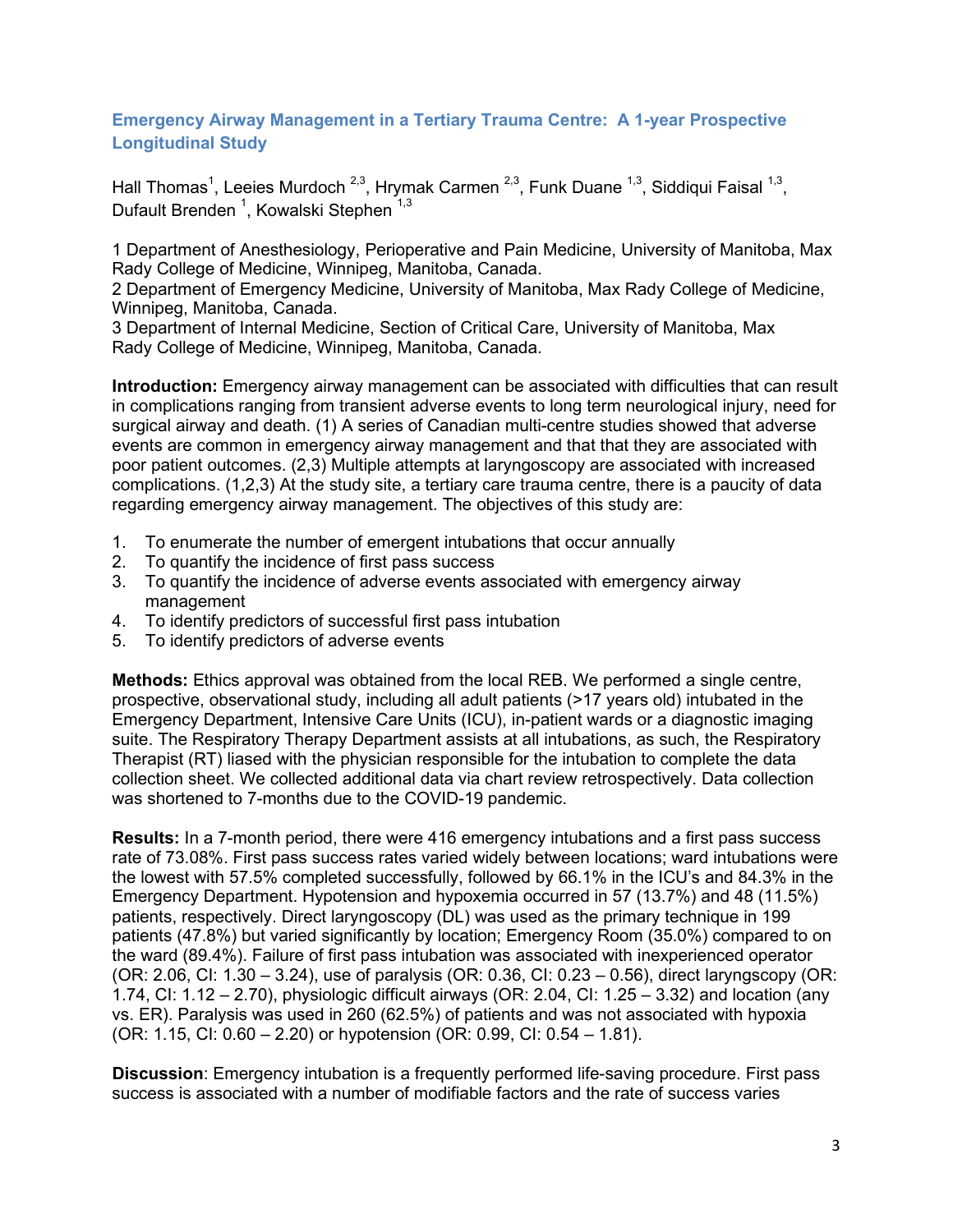significantly between locations at the study hospital. Operator experience, choice of medications, and equipment used are associated with first pass success and are potential targets for efforts to improve rates of successful first pass emergency airway management.

#### **REFERENCES:**

- 1. Cook TM, Woodall N, Harper J, Benger J. Major complications of airway management in the UK: Results of the Fourth National Audit Project of the Royal College of Anaesthetists and the Difficult Airway Society. Part 2: Intensive care and emergency departments. *Br J Anaesth*. 2011;106(5):632-642. doi:10.1093/bja/aer059
- 2. Green RS, Turgeon AF, McIntyre LA, et al. Postintubation hypotension in intensive care unit patients: A multicenter cohort study. *J Crit Care*. 2015;30(5):1055-1060. doi:10.1016/j.jcrc.2015.06.007
- 3. Green R, Hutton B, Lorette J, Bleskie D, Mcintyre L, Fergusson D. Incidence of postintubation hemodynamic instability associated with emergent intubations performed outside the operating room: A systematic review. *Can J Emerg Med*. 2014;16(1):69-79. doi:10.2310/8000.2013.131004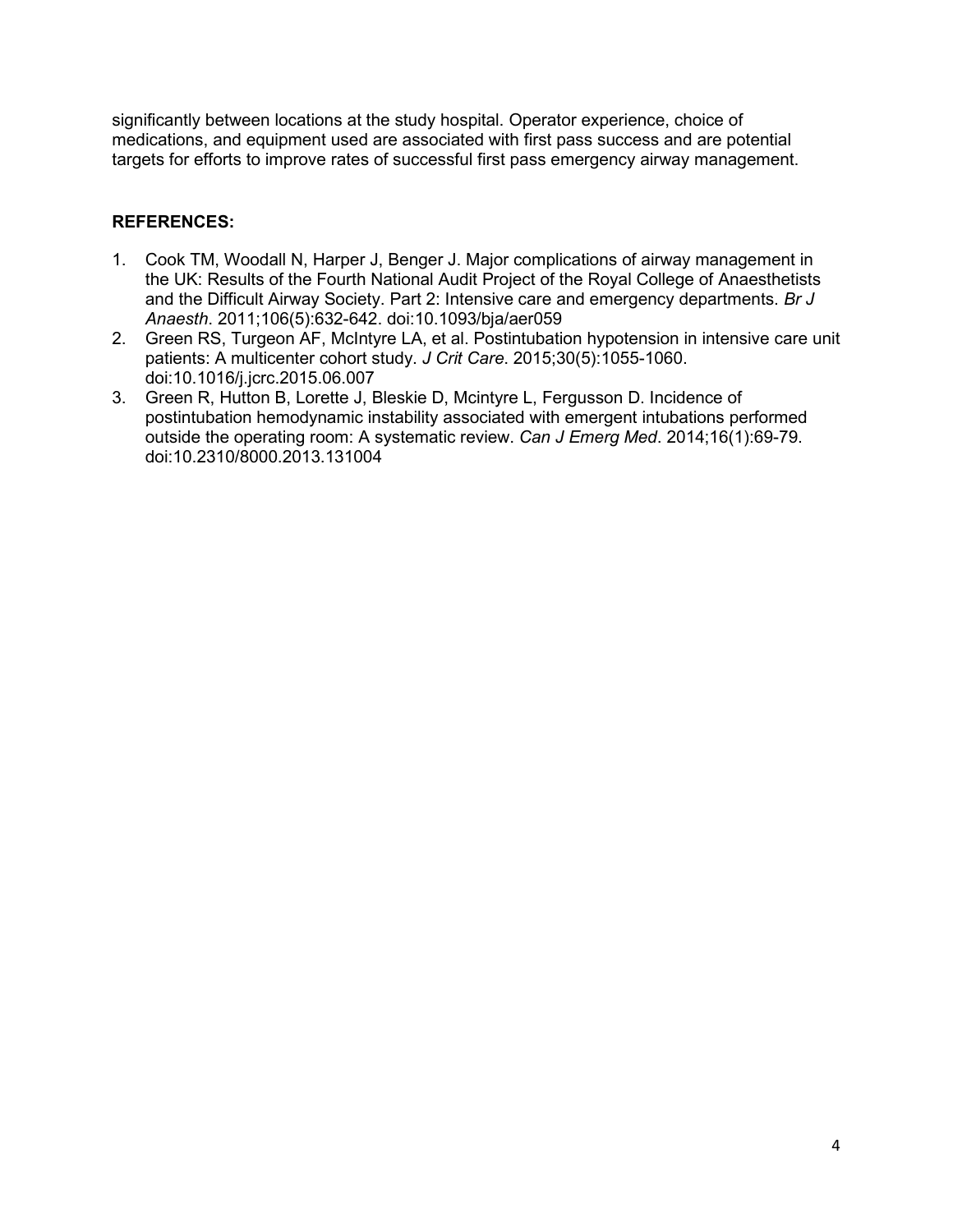#### <span id="page-4-0"></span>**Front of Neck Access (FONA): A Survey of Teaching Curriculums Among Canadian Anesthesiology Residency Programs**

Steven L. Long $^{\rm 1}$ , Daniel Cordovani $^{\rm 1}$ 

1 Department of Anesthesiology, McMaster University, Hamilton, Ontario, Canada.

**Introduction:** Front of Neck Access (FONA) is an emergency procedure that involves securing an airway through the anterior neck to facilitate alveolar oxygenation [1]. It is a last resort intervention in the cannot intubate, cannot oxygenate (CICO) scenario. The way FONA is taught during residency training is important, especially given that education and training have been implicated as significant causal factors in major airway complications [2].

Among various FONA techniques, scalpel-bougie-tube is the preferred method described in the most recent Difficult Airway Society guidelines. However, Canadian anesthesiologists have demonstrated a preference for needle techniques [3], despite its proven lower success rate [4, 5]. Given this discrepancy, we sought to determine if Canadian anesthesia residents are taught FONA techniques based on the most recent guidelines or anesthesiologist preference.

**Methods:** An 11-item questionnaire was developed to survey Canadian anesthesiology residency curriculums based on two domains: (1) preferred techniques of FONA taught to residents in adult and pediatric anesthesia, and (2) the duration, timing, and methods of teaching. Local ethics board approval was obtained.

Program directors of all 17 Canadian residency programs were contacted to inquire about survey completion. Surveys were distributed via email link and completed voluntarily by program director or residency curricular leads from January - June 2020. Three reminder emails were sent encouraging survey completion. Results were analyzed descriptively, using counts and percentages.

**Results:** Of 17 surveys distributed to Canadian anesthesia residency programs, 14 (82%) were returned.

In adult anesthesia, cricothyroidotomy by scalpel-bougie method was most commonly selected (n=10, 71%) as the preferred method of FONA taught to residents for the CICO scenario; cricorthyroidotomy by scalpel open-surgical methods (n=3, 21%) and wire-guided (seldinger) method (n=1, 7%) were also selected. In pediatric anesthesia, deferring to tracheostomy by surgeon was most commonly selected as the preferred method for FONA (n=6, 43%); cricothyroidotomy by a variety of other techniques were also selected.

**Discussion:** Based on a nationwide survey from 2014, Canadian anesthesiologists have previously demonstrated a preference for intravenous catheter and wire-guided techniques for FONA [3]. In contrast, the results of this survey demonstrate that most Canadian residency programs in anesthesiology (13/14, 93% of respondents) prefer to teach open surgical methods including scalpel-bougie technique for adult FONA.

It is notable and perhaps reassuring that the majority of residency programs are favouring scalpel techniques, given its superior speed and success rate in the emergency setting [1,4,5]. Nevertheless, this preference is not unanimous, with one program selecting a preference for wire-guided methods. This finding may speak to the known preference for non-surgical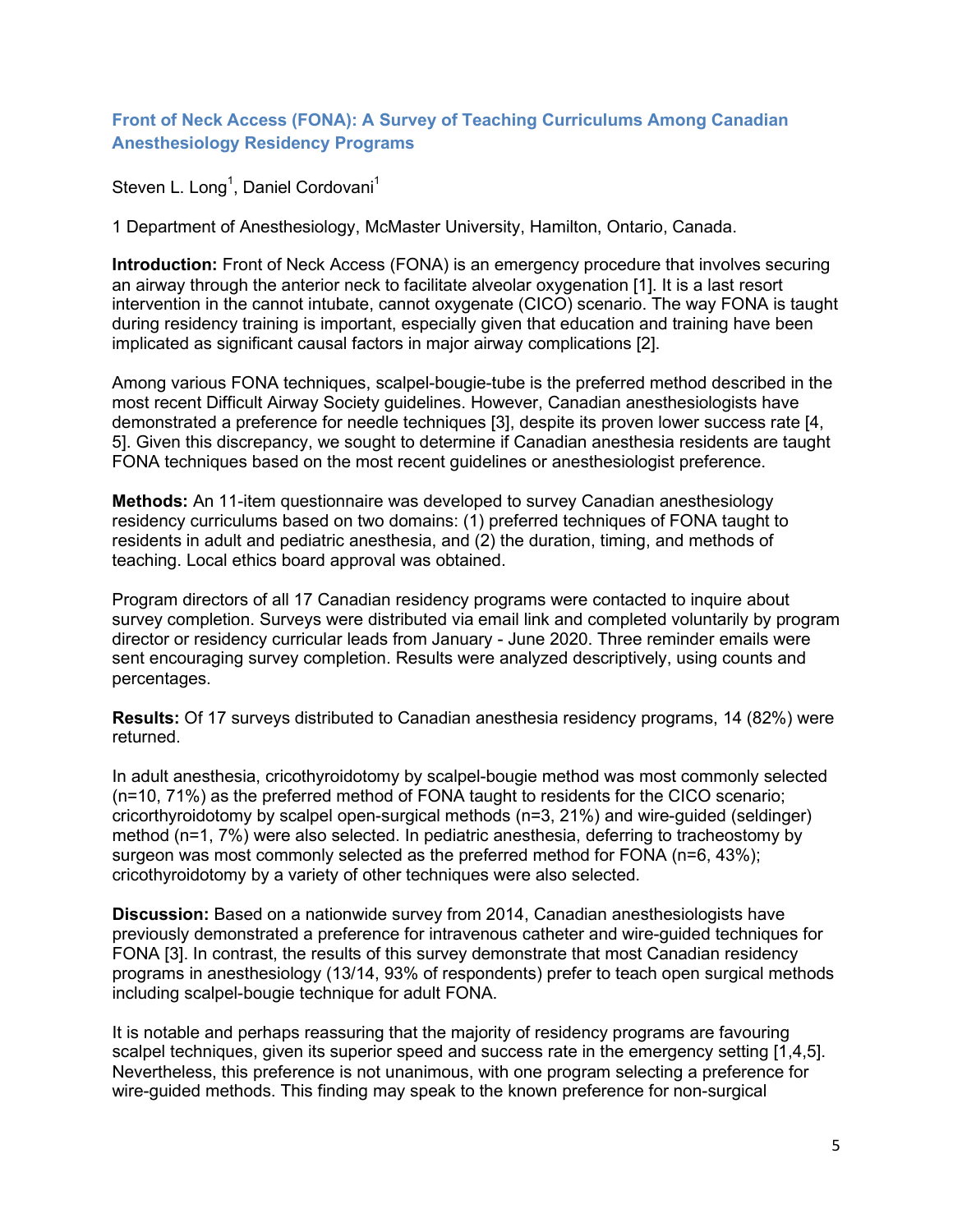techniques among Canadian anesthesiologists that still permeates to teaching at the resident level. Alternatively, it may speak to the ongoing debate that still remains regarding optimal FONA technique [1].

In pediatric FONA, the results of our survey were more varied, which may parallel the equivocal evidence in the literature.

#### **REFERENCES:**

[1] Price TM, et al. Emergency front of neck access in airway management. BJA Education. 2019 June;19(8):246-253

[2] Baker PA, et al. Education in airway management. Anaesthesia. 2011 Nov;66(s2):101-111 [3] Wong DT, et al. A survey of Canadian anesthesiologists' preferences in difficult intubation and "cannot intubate, cannot ventilate" situations. Can J Anaesth. 2014 Aug;61(8):717-26 [4] 4th National Audit Project of The Royal College of Anaesthetists and The Difficult Airway Society. Major complications of airway management in the United Kingdom. Mar 2011. [5] Lockey D, et al. Observational study of the success rates of intubation and failed intubation airway rescue techniques in 7256 attempted intubations of trauma patients by pre-hospital physicians. Br J Anaesth. 2014 Aug;113(2):220-5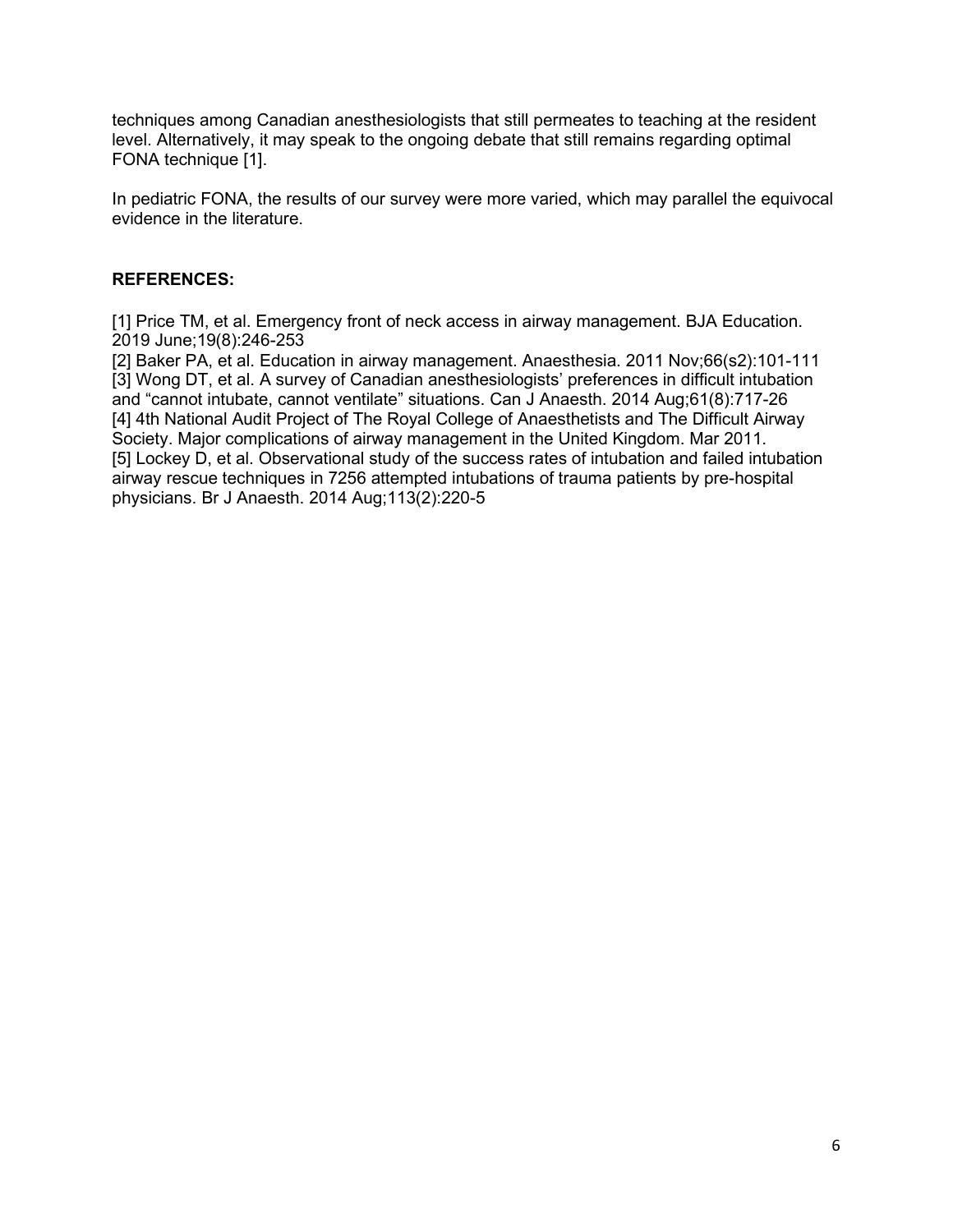<span id="page-6-0"></span>**Introduction of the Serratus Anterior Plane Catheter with Programmed Intermittent Bolus for Minimally Invasive Cardiac Surgery: A Retrospective Study**

Russell Christie $^{1,2}$ , Peter Rose $^{3,4}$ , Daniel Law $^2$ , Reva Ramlogan $^{1,2}$ , Donna Nicholson $^{2,3}$ , Diem  $Tran<sup>2,3</sup>$ 

1 Department of Anesthesiology and Pain Medicine, The Ottawa Hospital, Ottawa, Canada 2 University of Ottawa Faculty of Medicine, Ottawa, Ontario, Canada.

3 Department of Anesthesiology and Perioperatve Care, Vancouver Acute (Vancouver General and UBC Hospitals), Vancouver, British Columbia, Canada.

4 University of British Columbia Faculty of Medicine, Vancouver, British Columbia, Canada. 5 University of Ottawa Heart Institute, Ottawa, Ontario, Canada.

**Introduction/Background:** Minimally invasive heart surgery (MIHS) is rapidly progressing with proposed benefits over sternotomy including reduced recovery time, inflammatory response and transfusion requirements $^{\text{1-3}}$ . In addition to the surgical ports, MIHS requires a mini-thoracotomy in the  $4-5<sup>th</sup>$  intercostal space resulting in significant postoperative pain for which regional anesthetic techniques may be used. One such technique is the serratus anterior plane (SAP) block, which has been described previously for thoracic surgery and MIHS $^\mathrm{4\text{-}9}$ . The objective of this study was to compare postoperative analgesia efficacy and opioid consumption, as well as clinical outcomes between patients that did and did not receive SAP catheters.

**Methods:** REB approval was obtained from the local REB for this retrospective cohort study comparing analgesic control and patient outcomes from May 2017 until May 2020 in patients undergoing MIHS at a single cardiac surgery center. Clinical use of the SAP block and catheters was started in November 2018. Patients were excluded if they were less than 18 years of age, had incomplete documentation of anesthetic technique, conversion from MIHS to open or a surgical procedure within 72 hrs of the index surgery. Continuous data are expressed as means and standard deviations for variables with normal distribution and as medians and interquartile ranges (IQR) otherwise. Groups were compared using unadjusted t-tests and logistic regression models (adjusted for age, sex and BMI) or fisher's exact tests as appropriate. A value  $p \le 0.05$ was considered significant for differences between the two groups.

**Results:** There were 115 patients that met inclusion during the study period (41 in the SAP catheter group and 74 in the control group). Demographic data were balanced between the two groups. After adjusting for age, sex and body mass index, there was no difference in opioid consumption (OR: 0.995, 95% CI: 0.990 - 1.000) , pain score at extubation (OR: 0.93, 95% CI: 0.789 – 1.098) average pain score in the first 24 hours after surgery (OR: 0.869, 95% CI: 0.702 – 1.077), Intensive Care Unit length of stay (OR: 0.990, 95% CI: 0.773 0 1.268) or hospital length of stay (OR: 0.998, 95% CI 0.904 – 1.101) between groups. There was a significant decrease in opioid related side effects in the SAP group (OR: 2.702, 95% CI: 0.773- 1.268). As well, the duration of post-operative intubation was 218 minutes shorter in the SAP group compared to the usual care group (OR: 0.998, 95% CI: 0.904 – 0.999).

**Discussion:** We have shown that patients undergoing MIHS who have a SAP catheter placed for post-operative analgesia do not have a decrease in opioid consumption, pain at extubation or pain scores. They do experience less time intubated and have less opioid related adverse effects.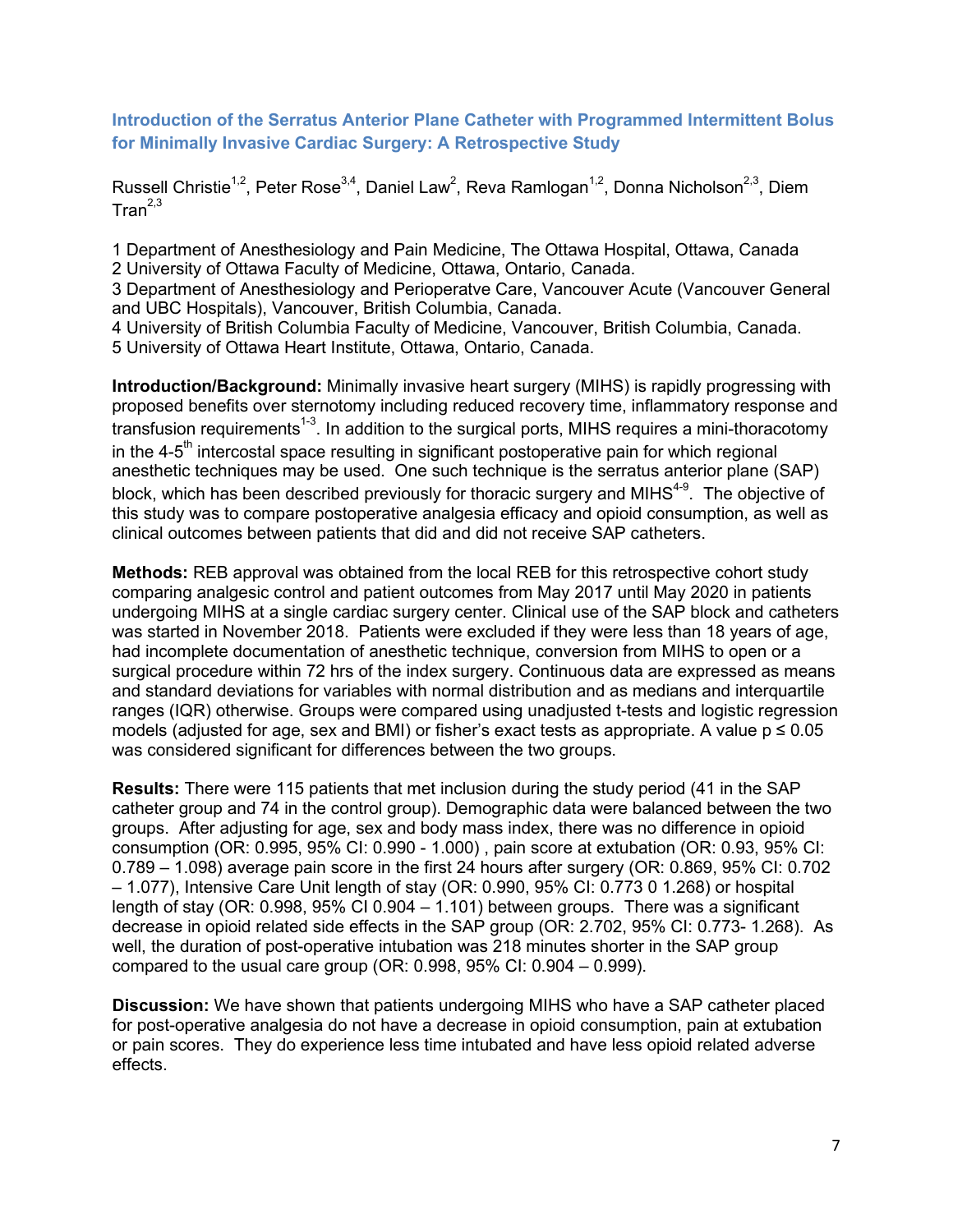#### **REFERENCES:**

- 1. Whellan DJ, McCarey MM, Taylor BS, et al. Trends in robotic-assisted coronary artery bypass grafts: A study of The Society of Thoracic Surgeons Adult Cardiac Surgery Database, 2006 to 2012. Ann Thorac Surg 2016;102:140–6.
- 2. Bonaros N, Schachner T, Wiedemann D, et al. Quality of life improvement after robotically assisted coronary artery bypass grafting. Cardiology 2009;114:59–66.
- 3. Bonatti J, Ramahi J, Hasan F,et al. Long-term results after robotically assisted coronary bypass surgery. Ann Cardiothorac Surg 2016;5:556–62.
- 4. Berthoud V, Ellouze O, Nguyen M, Konstantinou M, Aho S, Malapert G, Girard C, Guinot P, Bouchot O and Bouhemad B. Serratus anterior plane block for minimally invasive heart surgery. BMC Anesthesiology. 2018; 18: 144-150.
- 5. Ökmen K, Metin Ökmen B. Evaluation of the effect of serratus anterior plane block for pain treatment after video-assisted thoracoscopic surgery. Anaesth Crit Care Pain Med 2017; [https://doi.org/10.1016/j.accpm.2017.09.005.](https://doi.org/10.1016/j.accpm.2017.09.005)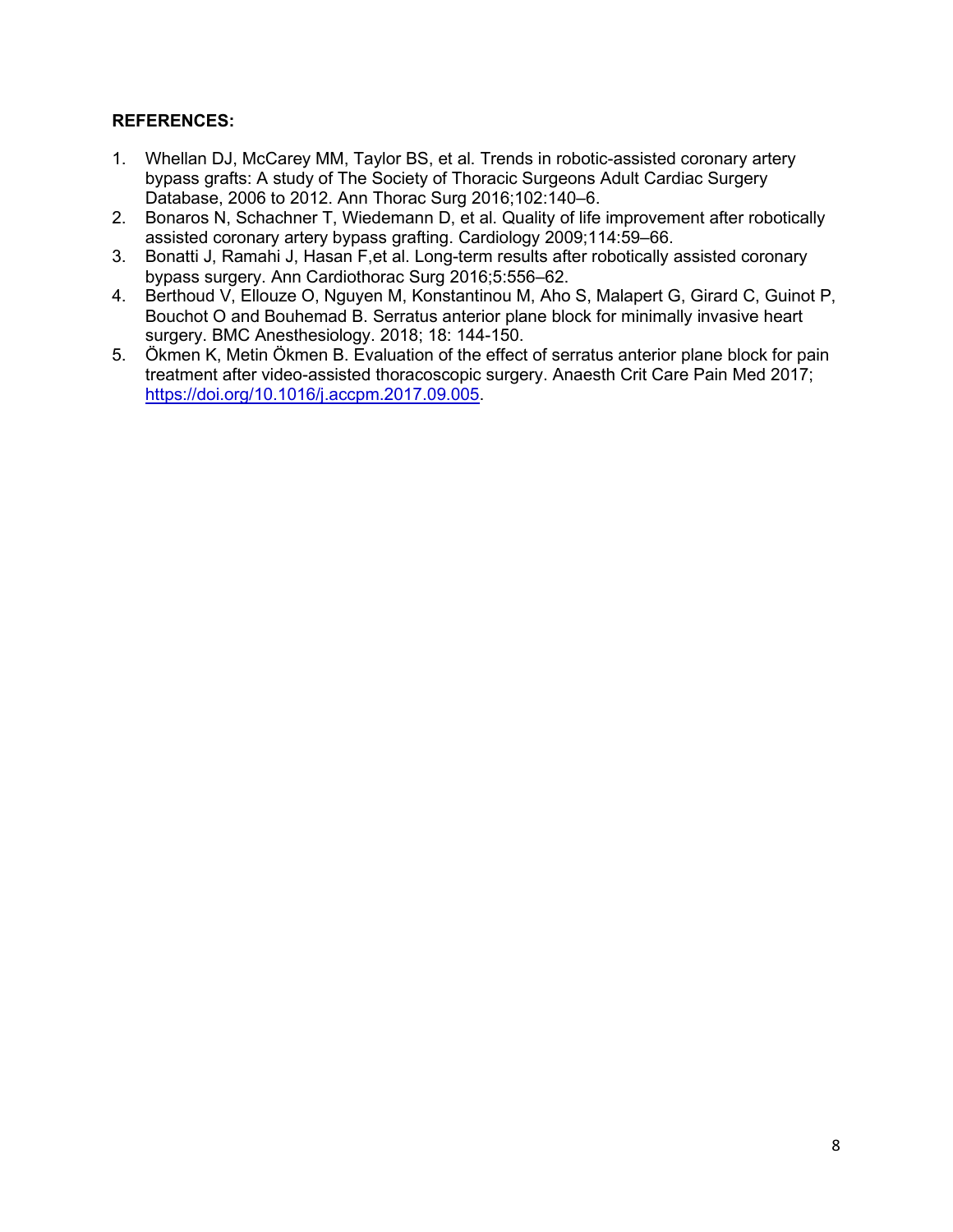#### <span id="page-8-0"></span>**PreWarming to Prevent Perioperative Hypothermia in Short Duration Outpatient Surgery Under General Anesthesia: a Randomized Comparison Study**

Marie-Eve Belanger $^{1,2}$ , Amelie Sergent $^1$ , Philippe Richebé $^{1,2}$ , Julie Blain $^3$ , Issam Tanoubi. $^{1\text{-}2}$ 

1 Department of Anesthesiology and Pain Medicine, University of Montreal, Montreal, Quebec, Canada.

2 Department of Anesthesiology and Pain Medicine, Maisonneuve-Rosemont Hospital CEMTL, Montreal, Quebec, Canada.

3 Department of Respiratory Therapy and Anesthesia Division, Maisonneuve-Rosemont Hospital CEMTL, Montreal, Quebec, Canada.

**Introduction:** Prevention of perioperative hypothermia is a major challenge as hypothermia leads to adverse outcomes such as wound infections, coagulopathy, delayed recovery and cardiac events (1,2). The heat redistribution from central to peripheral compartment is the main mechanism of early heat loss under general anesthesia (GA), and a 30-minutes forced-air prewarming (PW) minimizes this phenomenon (3,4). The actual trend for fast-tracking surgery demands an aggressive perioperative temperature control. Therefore, as intraoperative active warming is limited during short duration outpatient surgeries, it seems pertinent to evaluate the impact of PW. The goal of this study was to evaluate, in short duration outpatient surgeries and compared to standard care, if the use of PW will impact patients' core temperature at the end of surgery.

**Methods:** After ethic approval, 60 adult patients scheduled for outpatient, short surgery (30- 120min) under GA were randomized to PW Group (PWG) using a forced-air warming system (Flex gown, BairPaw system, 3MTM) for at least 30 minutes preoperatively, or to control group (CG, standard care). CG received passive isolation with warm blankets. Intraoperative forced-air warming blankets (BairHugger,  $3M^{TM}$ ) were used for both groups. Perioperative temperatures were measured using the SpotOn 3M<sup>™</sup> system. The primary outcome was the patients' temperature at the end of the surgery  $(T_{end})$ . Secondary outcomes included: intraoperative temperature drop from OR entry  $(T_0)$  to the lowest intraoperative temperature  $(T_{nadir})$ , incidence of hypothermia (˂ 36°C), patient comfort level, length of stay (LOS) in PACU, and incidence of postoperative shivering.

**Results:** 57 patients were analyzed (29 PWG; 28 CG). Demographic data and patients' basal temperature ( $T_{\text{basal}}$ ) were similar. The  $T_0$  were comparable between PWG and CG (37.1°(0.3) vs 36.9°(0.4) respectively; p=0.129). PWG showed a higher T<sub>end</sub> compared to CG patients *(36.7°(0.4) vs 36.3°(0.4); p˂0.001)*. The temperature drop was less in PWG compared to CG *(- 0.7°(0.3) vs -0.9°(0.3); p=0.044)*. The incidence of intraoperative hypothermia was not different *(PWG: 21% vs CG: 43%; p=0.072)*. The patients' comfort level on a 0-10 Likert scale was higher in PWG compared to CG (*10 [8-10] vs 7.5 [6.25-9] respectively; p=0.0005*). There was no difference in LOS nor in the incidence of shivering in PACU.

**Discussion:** Compared to standard care, a minimum of 30-minutes continuous forced-air PW was effective in maintaining higher core temperature by the end of a short duration outpatient surgery. National Institute for Care and Health Excellence defined as clinically relevant a perioperative difference of 0.5°C in core temperature over 36°C (5). Thus, the present 0.4°C gain, when using PW, is relevant in short surgery, as intraoperative warming is limited. Moreover, PW increases patients' comfort and slightly reduces the incidence of hypothermia.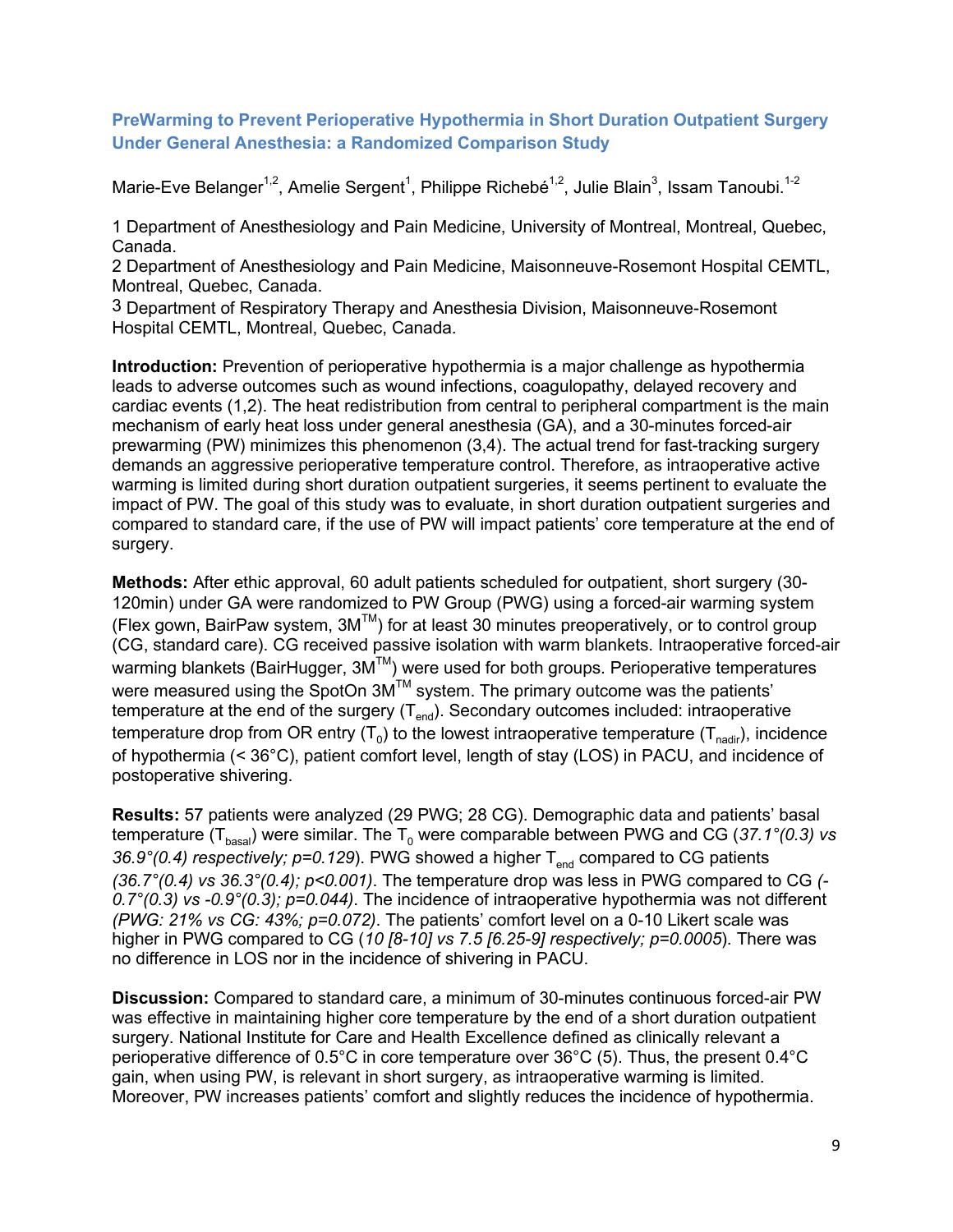Not surprisingly, the incidence of shivering and the length of stay in PACU were unchanged for this type of short surgery.

#### **REFERENCES:**

- 1. Madrid E, Urrútia G, Roqué i Figuls M, Pardo-Hernandez H, Campos JM, Paniagua P, et al. Active body surface warming systems for preventing complications caused by inadvertent perioperative hypothermia in adults. Cochrane Database of Syst Rev. 2016 Apr, Issue 4. DOI: 10.1002/14651858.CD009016.pub2.
- 2. Boet S., Patey A, Braon J, Mohamed K, Pigford AA, Bryson GL, et al. Factors that influence effective perioperative temperature management by anesthesiologists : A qualitative study using the Theoretical Domains Framework. Can J Anesth. 2017 June; 64(6) :581-596
- 3. Sessler DI. Perioperative thermoregulation and heat balance. Lancet. 2016 Jun 25;387(10038):2655-2664. doi: 10.1016/S0140-6736(15)00981-2. Epub 2016 Jan 8. PMID: 26775126.
- 4. Lau A, Lowlaavar N, Cooke EM, West N., German A., Morse DJ., et al. Effect of preoperative warming on intraoperative hypothermia : a randomized-controlled trial. Can J Anesth. 2018 Sep, 65(9); 1029-1040
- 5. National Institute for Health and Care Excellence (NICE). Hypothermia : prevention and management in adults having surgery. Guidelines 2008, updated 14 dec 2016

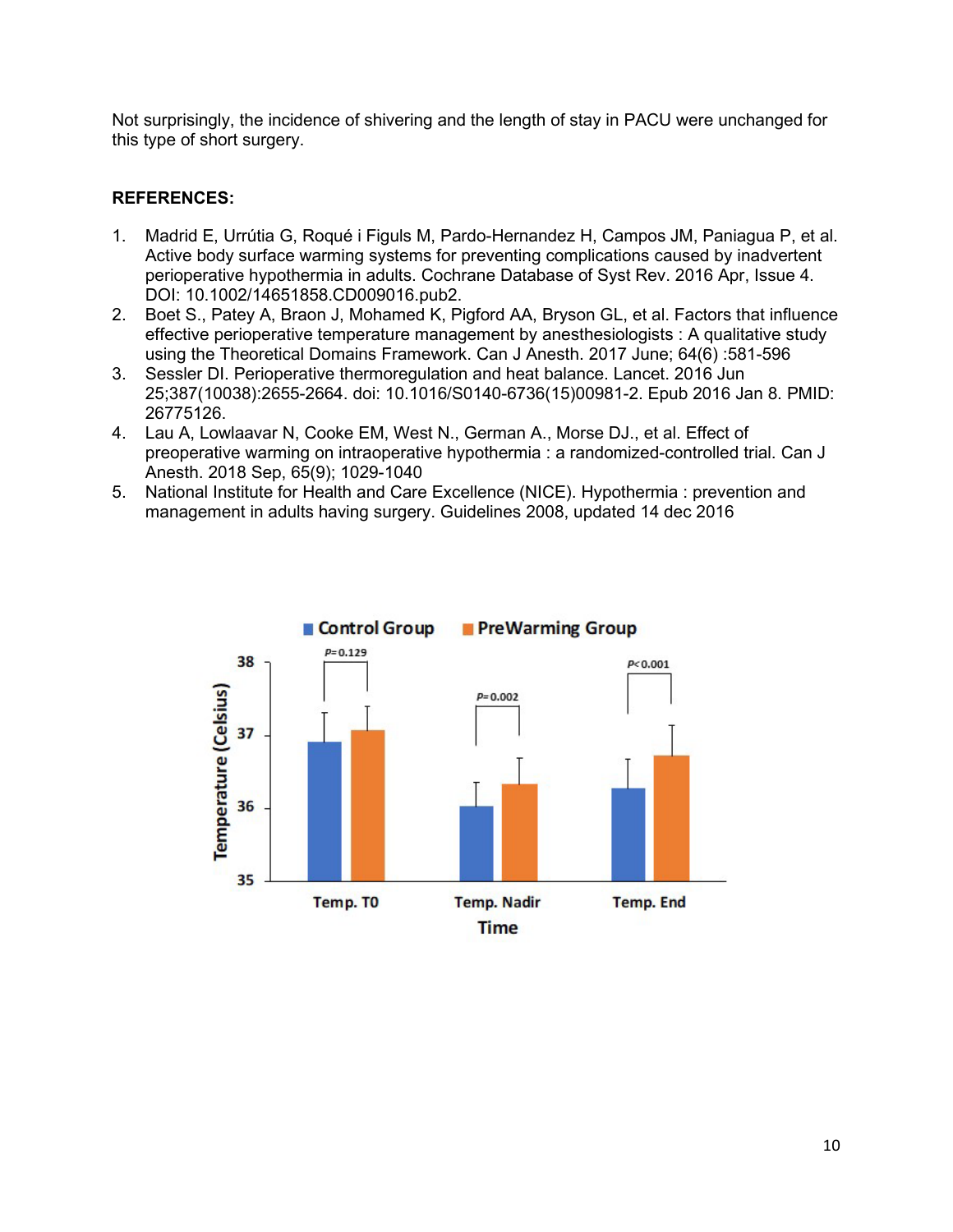#### <span id="page-10-0"></span>**The Impact of Shared Familial Chronic Pain Experiences on Healthcare Utilization**

Alicia Ling<sup>1</sup>, Jordana L. Sommer<sup>1, 2</sup>, Dr. Renée El-Gabalawy<sup>1, 2, 3, 4</sup>

1 Department of Anesthesiology, Perioperative and Pain Medicine, Max Rady College of Medicine, University of Manitoba, Winnipeg, Manitoba, Canada.

2 Department of Psychology, Faculty of Arts, University of Manitoba, Winnipeg, Manitoba, Canada.

3 Department of Psychiatry, Max Rady College of Medicine, University of Manitoba, Winnipeg, Manitoba, Canada.

4 Department of Clinical Health Psychology, Max Rady College of Medicine, University of Manitoba, Winnipeg, Manitoba, Canada.

**Introduction:** Chronic pain is highly prevalent across Canada and a large proportion of chronic pain patients do not suffer in isolation. There is a significant amount of research examining the impact of chronic pain on family members, when a sole member has a chronic pain condition. However, little research has examined the impacts of having multiple family members with a chronic pain condition. We first aimed to examine pain-related and mental health characteristics among chronic pain patients with a family member with chronic pain (spouse, child, sibling, or other relative) compared to those without. We further aimed to examine associations between having a family member with chronic pain on pain-related healthcare utilization.

**Methods:** Ethics approval was obtained from the local REB to gain access to self-reported data from a comprehensive Patient Intake Questionnaire (PIQ) completed by outpatients entering the Chronic Pain Clinic at a tertiary hospital between January 20, 2015 and February 12, 2018. Patients self-reported whether they had a family member with a chronic pain condition and completed validated self-report measures on indicators of chronic pain status (pain severity, pain interference), mental health (depressive features, pain catastrophizing), and healthcare utilization (medication use, healthcare encounters, specialists, imaging and tests). The primary analysis included multivariable logistic and linear regression models controlling for sociodemographic characteristics (age, sex, highest level of education completed) and duration of the chronic pain condition.

**Results:** 367 chronic pain patients were retrospectively identified and 339 were included in analyses, with 44% having a family member with chronic pain. Pain severity, pain interference, pain catastrophizing, and depression scores did not significantly differ between those with and without a family member with chronic pain, and there were no significant differences according to type of family member. There were differences amongst the subgroups in the type of specialists seen (Chi-square value =  $9.51$ ,  $p < 0.05$ ) with the highest proportion of those seeking alternative therapies among those who have a child or other family with chronic pain. Having a family member with chronic pain, particularly close members (e.g. child or spouse), was also associated with increased hospital admissions for that individual (*H*(4) = 11.184, p < 0.05).

**Discussion:** Having shared chronic pain experiences with a family member may influence painrelated healthcare utilization (e.g. medication use, seeking alternative specialists and therapies, hospital admissions). Based on the trends observed, the type of familial relationship may play a key role. Determining the impact that various familial relationships have on healthcare utilization will allow for the development of targeted interventions catered towards families and will ascertain whether differences in use translate to differences in healthcare services satisfaction and/or treatment outcomes.